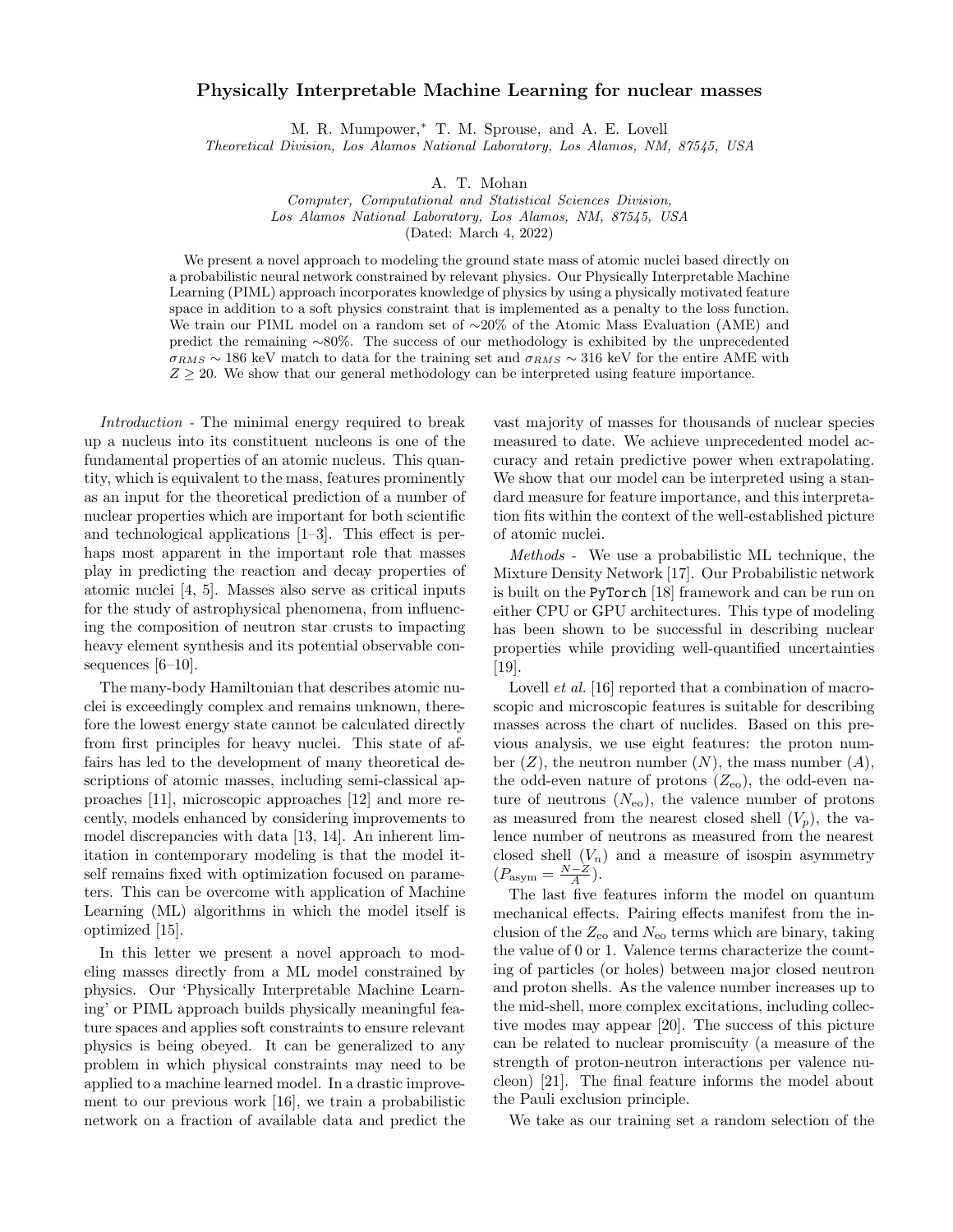masses of 450 nuclei in the AME2016 [22] with  $Z \geq 20$ . The same set of 450 nuclei is fixed throughout training and does not change. The match to this data is computed with a log loss function that we denote by  $\mathcal{L}_1$  (see Ref. [16]).

In addition to the physics-based feature space, we seek to encode physical constraints into model training. For this work, we chose to enforce one such possibility, the Garvey-Kelson relations [23]. This well-known series of formulas involves a judicious choice of mass differences of neighboring nuclei that minimizes the interactions between nucleons to first order, resulting in particular linear combinations that strategically sum to zero. We implement this as a soft constraint, a second loss function,  $\mathcal{L}_2$ , in our training. This additional loss function is calculated over the entire AME and serves as a penalty for model solutions that do not obey well-established physical law. Note that because this is a soft constraint, training may ensue that temporarily increases  $\mathcal{L}_2$  in pursuit of the global minimum. We revisit this important point shortly.

The model hyperparameters are as follows: the number of hidden layers is six, the number of hidden nodes is eight, the number of Gaussian ad-mixtures is one, the weight of the physics constraint is  $\lambda_{\rm phys} = 1$ , and we implement the Adam optimizer with initial learning rate 0.0002 [24]. To avoid overfitting, we implement regularization with a weight decay set to 0.01. These hyperparameters were determined from a select set of runs where the values were varied.

The weight of the physics constraint,  $\lambda_{\text{phys}} = 1$  is especially noteworthy. We found that if the physics constraint was weighted too heavily (large values of  $\lambda_{\rm phys}$ ), training often failed as sharp cusps were encountered in the evolution of the total loss function which was prohibitive to optimization. As  $\lambda_{\rm phys}$  tends to zero, the physics constraint becomes less influential on training and we return to the previous results of Ref. [16].

In training we seek to minimize the total log loss that consists of a sum of the loss for the match to our training set, as well as the physical constraint:  $\mathcal{L}_{total} = \mathcal{L}_1 +$  $\lambda_{\text{phys}}\mathcal{L}_2$ . Each training epoch attempts to improve the total log loss function with respect to previous solutions. We allow this process to continue for roughly  $10^7$  epochs.

The log losses for a sample training run used in this work is shown in Fig. 1. The loss with respect to data,  $\mathcal{L}_1$ , decreases monotonically by virtue of the minimization algorithm. The loss with respect to physics,  $\mathcal{L}_2$ , however, exhibits a complex and highly non-linear structure. This results in a total loss function that displays similarly complex behavior, e.g. briefly rising (ca. epoch no.  $10^5$ ), before establishing a global minimum for the entire run.

Figure 1 demonstrates this very general but often overlooked attribute of optimization with multiple constraints [25, 26]. If we consider epoch numbers  $\approx 1$  –



 $\mathcal{L}_1$  .......  $\mathcal{L}_2$  ---  $\mathcal{L}_{total}$ 

0

Log lo ss,

 $\overline{\mathcal{L}}$ 

2

6

4 F

8⊧–

FIG. 1. The log loss as a function of training epoch for the match to data,  $\mathcal{L}_1$ , physics constraint,  $\mathcal{L}_2$  and the sum of the two,  $\mathcal{L}_{\text{total}} = \mathcal{L}_1 + \lambda_{\text{phys}} \mathcal{L}_2$ . The learning rate is 0.0002.

 $8 \times 10^5$ , for example, we clearly see that while training based on fit to data alone is generally quite good (and improving), the same fit's ability to satisfy basic physical requirements is quite poor by comparison. Global minima across all epochs, e.g. in the case of a different training set, may not necessarily be the final epoch at which a stop condition is reached (although the two points do coincide by happenstance in Fig. 1). Consequently, it is important that past work that has applied ML in physics without implementing or considering physically motivated constraints should be approached with caution.

Results - In Figure 2, we compare the PIML model predictions against our training data (AME2016 atomic masses) over a range of neodymium isotopes with existing measured data. The entirety of the AME dataset lies within the  $3\sigma$  uncertainty interval, with a majority (all but  $\approx$  3) data points lying within a  $1\sigma$  or  $2\sigma$  interval. The overall excellent agreement with AME data shown here is indicative of the results across the entire chart of nuclides. We report a root-mean-square error  $\sigma_{RMS}$  for the PIML model to be  $\sigma_{\rm RMS} \sim 186$  keV for the training set (20% coverage of AME2016 data) and  $\sigma_{RMS} \sim 316 \text{ keV}$ for the entirety of AME2016 with  $Z \geq 20$ . We retain our predictive capability ( $\sigma_{\rm RMS} \sim 336 \text{ keV}$ ) when comparing to the latest 2020 release of the evaluation [27]. These results are competitive with global mass models available today.

Of primary interest to the nuclear physics community is not just the ability to model the properties of known nuclei (here, *masses*), but also the ability to apply these same models to predict the properties which currently cannot be produced or otherwise studied in laboratory settings. This has, to date, been a particularly difficult situation for nuclear theory, because while, e.g., mi-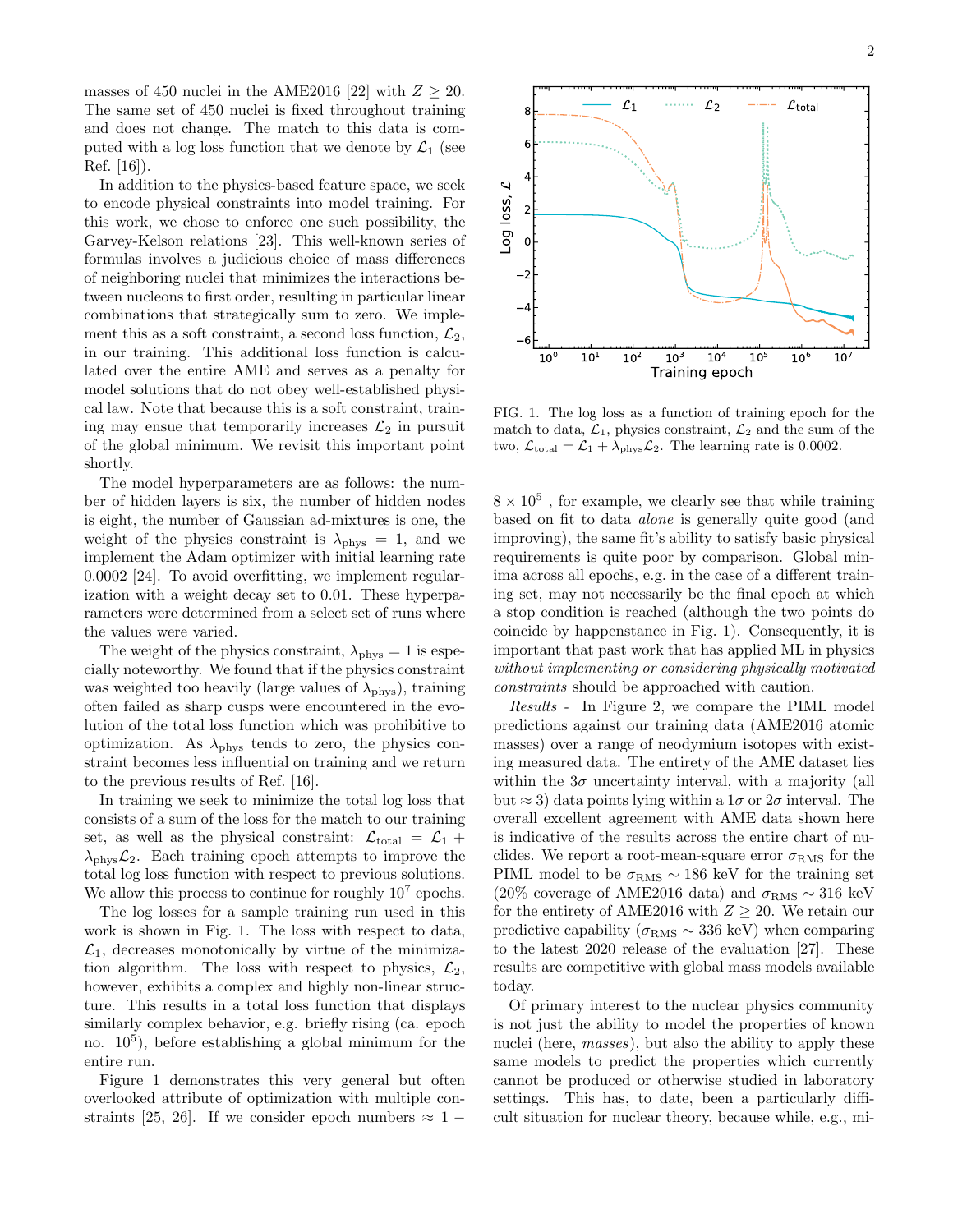

FIG. 2. Predictions of masses along the neodymium ( $Z = 60$ ) isotopic chain using our PIML model. The PIML average and  $1-3\sigma$  uncertainties are shown in progressively lighter shading along with AME2016 [22] and recent data from Ref. [28]. Masses are plotted relative to FRDM2012.

croscopic, macroscopic-microscopic, or phenomenological approaches to modeling atomic nuclei may be applied to nuclei well outside the range of those used for parameter calibrating, it has proven challenging to develop a robust picture of the overall uncertainty in the extrapolated predictions. Recent efforts have included the application of Gaussian processes and Bayesian methods to better quantify the uncertainties of model parameters, particularly those of microscopic nuclear models (see Ref. [29–31] and references therein).

Figure 2 gives some insight into how we may proceed with regards to understanding both the quality of PIML extrapolations beyond available data, as well as how these predictions can assist in our understanding of total (statistical, systematic, and/or model) uncertainties of nuclear mass predictions. In particular we note that the results of our calculations were derived from both training and testing against AME2016 data. In the time that has since passed, there have been a number of experiments which have provided data that extends beyond the limits of this dataset, and in particular, the results of Ref. [28] extended the measurements of the neodymium isotopic chain shown in Fig. 2 towards a series of more neutron-rich isotopes, up to atomic mass number  $A = 160$ .

On the question of extrapolation, we see that PIML predictions (which were constructed with no information concerning the Orford et al. data) would appear to generally follow the trends in nuclear mass suggested by the additional measurements, and indeed lying well within the  $2\sigma$  uncertainty intervals. This suggests the reasonable expectation that the PIML model (or other models

founded on similar principles) will reasonably extrapolate towards the more exotic, short-lived nuclei without any grotesque violation of basic nuclear physics principles, consistent with the design goals of our approach as laid out in the Methods section.

Furthermore, the PIML approach naturally provides thoroughly robust estimates with respect to the uncertainties point-wise for each individual prediction, i.e., each individual mass prediction is associated with its own, uniquely inferred uncertainty. Indeed, the uncertainties shown in Fig. 2 by the shaded bands clearly reflect their expected behavior, insofar as the error bands are narrowly focused about their mean (but not unreasonably so) where AME data exists, while as the predictions begin to drift past the limits of the training/testing dataset, the same uncertainty bands begin to diverge, up to about  $3\sigma \sim 1$  MeV for the isotopes shown. This opens up the possibility for more thorough uncertainty quantification analyses based on this general approach, which we intend to explore in future works.

An important consequence of PIML modeling is that the output of the network may be interpreted and understood, as with any useful theoretical model. To this end, we compute Shapley Additive Explanations (SHAP) values [32] to measure feature importance. Figure 3 ranks the eight features when applied to the more recent AME2020 [27]. We find that macroscopic quantities rank the highest in determining the masses, followed by the features which control the quantum effects. Figure 3 reflects the long held belief that, to first order, the atomic nucleus is well-described by bulk, macroscopic features, while microscopic features induce subtle, yet extremely important corrections [33, 34]. This is evident when comparing a nucleus with its close neighbors, where the macroscopic features may be very nearly equal, but the quantum effects in these nuclei can lead to dramatic differences in nearly every nuclear observable.

Conclusions - We present a feed-forward neural network with the capacity to directly predict the nuclear binding of atomic nuclei. We achieve an unprecedented match to training data with a root-mean-square error of 186 keV ( $\sim 20\%$  of the AME) while utilizing a single physical constraint and only eight parameters defining the feature space. Our model is capable of predicting all of the AME with  $Z \geq 20$  at  $\sigma_{RMS} \sim 316$  keV.

In contrast to previous Machine Learning methods, our Physically Interpretable Machine Learning (PIML) approach affords the ability to analyze manifestations of physical phenomena. We demonstrate this by establishing relative importance of macroscopic and microscopic input features which is consistent with the traditional understanding of the atomic nuclear binding energy viz. the semi-empirical mass formula, as well as with macroscopic-microscopic and fully microscopic methods.

The technology developed here is general, and may in principle be applied to the study of any physical ob-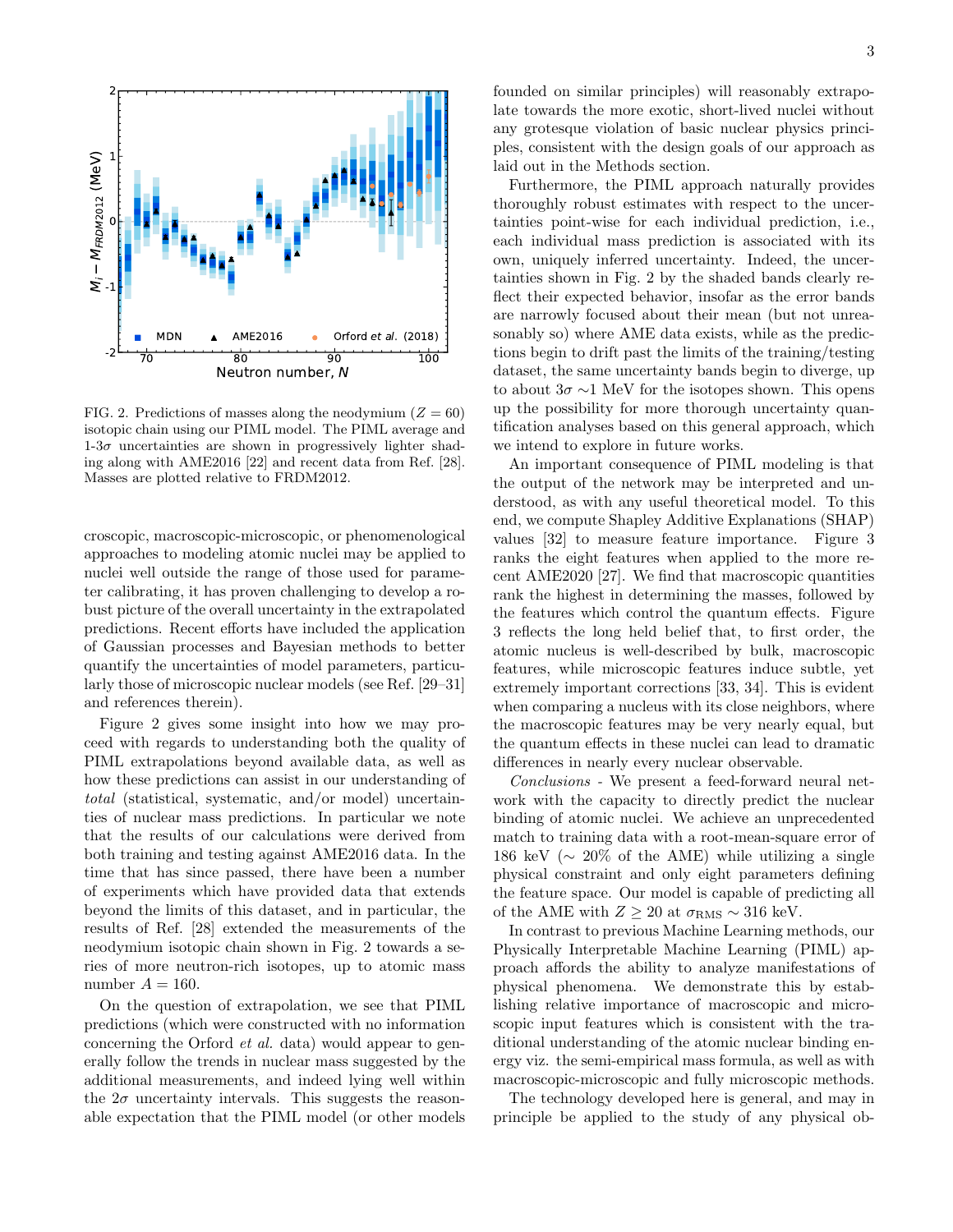

FIG. 3. The ranking of feature importance measured by SHAP value over the entire AME2020 [27]. Macroscopic-like terms rank the highest followed by the quantum effects of Pauli exclusion, valence nucleons and pairing.

servable, or combination thereof. A concerted effort in this approach opens new possibilities to capture complex physics that is not currently viable via other contemporary approaches to computational physics. This may prove especially valuable in advancing the study of a wide range of many-body problems that permeate physics.

- <sup>∗</sup> mumpower@lanl.gov; https://www.matthewmumpower.com
- [1] M. Thoennessen, Plans for the facility for rare isotope beams, Nuclear Physics A 834, 688c (2010), the 10th International Conference on Nucleus-Nucleus Collisions (NN2009).
- [2] P. Talou, I. Stetcu, and T. Kawano, Modeling the emission of prompt fission gamma-rays for fundamental physics and applications, Physics Procedia 59, 83 (2014), gAMMA-2 Scientific Workshop on the Emission of Prompt Gamma-Rays in Fission and Related Topics.
- [3] F. Kondev, M. Wang, W. Huang, S. Naimi, and G. Audi, The NUBASE2020 evaluation of nuclear physics properties, Chinese Physics C 45, 030001 (2021).
- [4] T. Kawano, R. Capote, S. Hilaire, and P. Chau Huu-Tai, Statistical hauser-feshbach theory with width-fluctuation correction including direct reaction channels for neutroninduced reactions at low energies, Physical Review C 94, 10.1103/physrevc.94.014612 (2016).
- [5] J. Randrup and R. Vogt, Generation of Fragment Angular Momentum in Fission, Phys. Rev. Lett. 127, 062502 (2021), arXiv:2103.14778 [nucl-th].
- [6] A. W. Steiner, Deep crustal heating in a multicompo-

nent accreted neutron star crust, Physical Review C 85, 10.1103/physrevc.85.055804 (2012).

- [7] G. W. Misch, B. A. Brown, and G. M. Fuller, Neutrino-pair emission from hot nuclei during stellar collapse, Physical Review C 88, 10.1103/physrevc.88.015807 (2013).
- [8] M. Mumpower, R. Surman, G. McLaughlin, and A. Aprahamian, The impact of individual nuclear properties on r-process nucleosynthesis, Progress in Particle and Nuclear Physics 86, 86–126 (2016).
- [9] T. M. Sprouse, R. Navarro Perez, R. Surman, M. R. Mumpower, G. C. McLaughlin, and N. Schunck, Propagation of statistical uncertainties of skyrme mass models to simulations of r-process nucleosynthesis, Physical Review C 101, 10.1103/physrevc.101.055803 (2020).
- [10] Y. L. Zhu, K. A. Lund, J. Barnes, T. M. Sprouse, N. Vassh, G. C. McLaughlin, M. R. Mumpower, and R. Surman, Modeling Kilonova Light Curves: Dependence on Nuclear Inputs, ApJ 906, 94 (2021), arXiv:2010.03668 [astro-ph.HE].
- [11] P. Möller, A. J. Sierk, T. Ichikawa, and H. Sagawa, Nuclear ground-state masses and deformations: FRDM(2012), Atomic Data and Nuclear Data Tables 109, 1 (2016), arXiv:1508.06294 [nucl-th].
- [12] S. Goriely, S. Hilaire, M. Girod, and S. Péru, First gognyhartree-fock-bogoliubov nuclear mass model, Phys. Rev. Lett. 102, 242501 (2009).
- [13] R. Utama, J. Piekarewicz, and H. B. Prosper, Nuclear mass predictions for the crustal composition of neutron stars: A bayesian neural network approach, Phys. Rev. C 93, 014311 (2016).
- [14] L. Neufcourt and et al., Neutron drip line in the ca region from bayesian model averaging, PRL 122, 062502 (2019).
- [15] J. Wu, X.-Y. Chen, H. Zhang, L.-D. Xiong, H. Lei, and S.-H. Deng, Hyperparameter optimization for machine learning models based on bayesian optimizationb, Journal of Electronic Science and Technology 17, 26 (2019).
- [16] A. E. Lovell, A. T. Mohan, T. M. Sprouse, and M. R. Mumpower, Nuclear masses learned from a probabilistic neural network (2022), arXiv:2201.00676 [nucl-th].
- [17] C. M. Bishop, Mixture Density Networks, Tech. Rep. (Aston University, Department of Computer Science and Applied Mathematics, 1994).
- [18] A. Paszke, S. Gross, F. Massa, A. Lerer, J. Bradbury, G. Chanan, T. Killeen, Z. Lin, N. Gimelshein, L. Antiga, A. Desmaison, A. Kopf, E. Yang, Z. DeVito, M. Raison, A. Tejani, S. Chilamkurthy, B. Steiner, L. Fang, J. Bai, and S. Chintala, Pytorch: An imperative style, high-performance deep learning library, in Advances in Neural Information Processing Systems 32 , edited by H. Wallach, H. Larochelle, A. Beygelzimer, F. d'Alche Buc, E. Fox, and R. Garnett (Curran Associates, Inc., 2019) pp. 8024–8035.
- [19] A. E. Lovell, A. T. Mohan, and P. Talou, Quantifying uncertainties on fission fragment mass yields with mixture density networks, Journal of Physics G: Nuclear and Particle Physics 47, 114001 (2020).
- [20] R. Casten and N. Zamfir, The evolution of nuclear structure: The npnn scheme and related correlations, Journal of Physics G: Nuclear and Particle Physics 22, 1521  $(1999)$ .
- [21] R. F. Casten, D. S. Brenner, and P. E. Haustein, Valence p-n interactions and the development of collectivity in heavy nuclei, Phys. Rev. Lett. 58, 658 (1987).